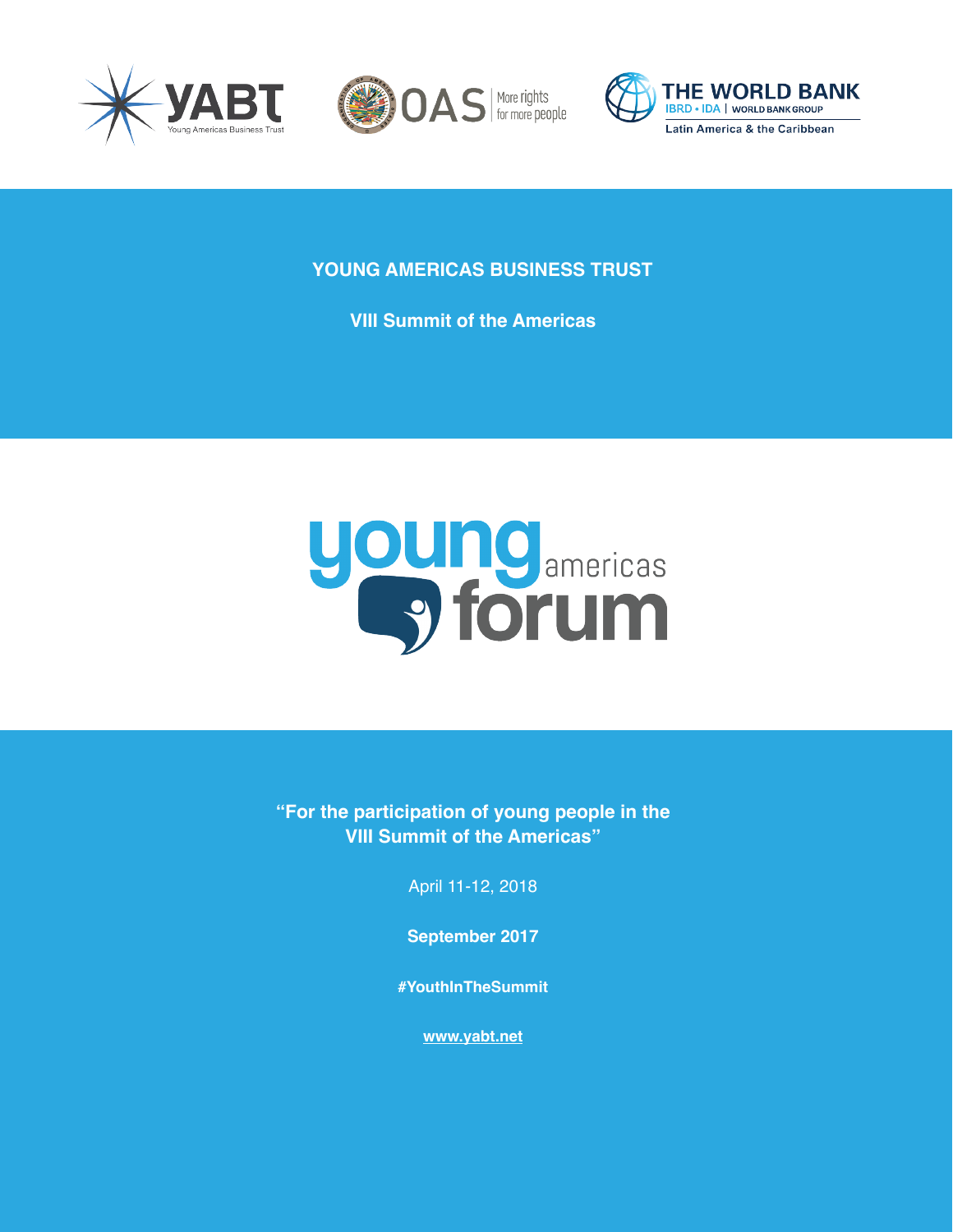1



### **I. ABOUT THE CALL**

This document is a brief guide with the application steps and selection procedures to participate in the V Young Americas Forum in Lima, Peru.The call will be open from February 1-15, 2018.

This is an open and inclusive application process, that involves the participation of Young Leaders, Innovators and Entrepreneurs, from two different programs: Young Entrepreneurs selected as finalists of the Talent and Innovation Competition of the Americas - TIC Americas (www.ticamericas.net), and Young People (between 18 and 34 years) interested in actively contributing to process of citizen participation in the Western Hemisphere. The participants are young people who participated in onsite dialogues and virtual consultations during the process of preparation for the V Young Americas Forum.

The V Young Americas Forum is an official event of the VIII Summit of the Americas which will focus its dialogues on its central theme: "Democratic Governance against Corruption" with three themes: (1) Democratic Governance and Corruption", (2) Corruption and Sustainable Development", and (3) Cooperation Aspects, International Institutions and Public-Private Partnerships.

During the Forum, the youth delegates will focus the discussion on the draft document of the "Youth Declaration",that is the result of the compilation of the reports of the national dialogues and virtual consultations developed in the region, on the way to the Forum in Peru. The Declaration that is adopted in the Forum will be officially delivered during the dialogue between high level representatives of the Governments, Civil Society and Social Actors, during the VIII Summit of the Americas.

# **I. ABOUT THE YOUNG AMERICAS FORUM**

The Young Americas Forum is a space generated by the YABT where young people, as social actors, participate actively in the process of the Summits of the Americas. The forum has been consolidated as a hemispheric platform and official channel to express recommendations, suggestions and actions to the responsible leaders for public policies of the Americas. In this way, Youth contribute to the definition of the priorities and mandates of the Summits. In 12 years, the Forum has achieved the participation of more than 23,000 young people from the countries of the Americas.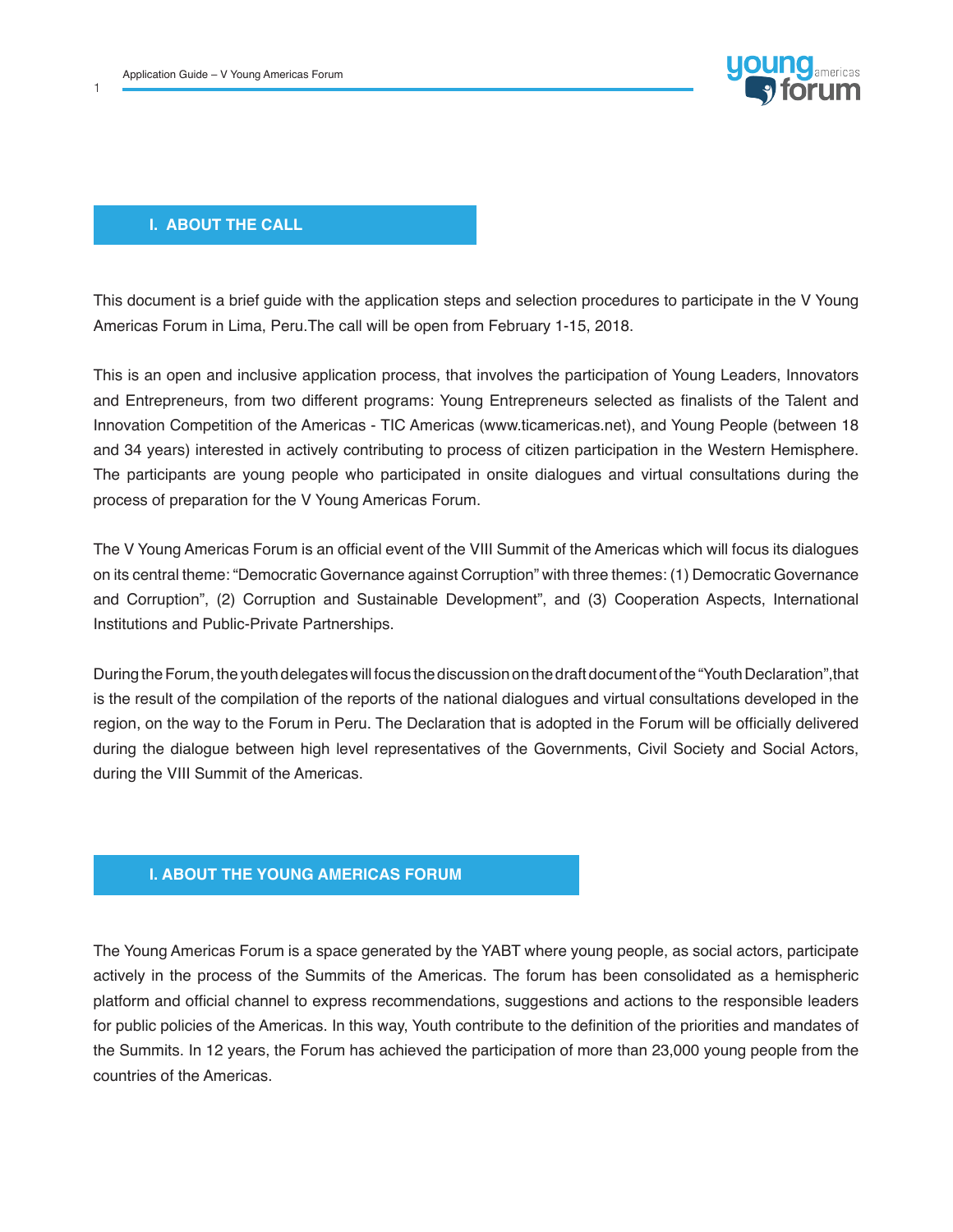$\overline{2}$ 



The fifth edition of the Forum has two components:

## 1. Youth Participation Component:

This component isbased on onsite dialogues, virtual consultations, policy labs, and outstanding events along the OAS Member States. In this component, youth had the opportunity to express opinions and proposals in a proactive manner through a citizen participation platform created by YABT for them. From thiscomponent, the adoption of the"Youth Declaration" related to the central themes and mandates of the VIII Summit of the Americas originated, where the young people themselves developed and presented to the actors linked to the Forum and Government Delegations.

## 2. Implementation Component "Entrepreneurship for Action":

This component is executed through the XIII edition of the Talent and Innovation Competition of the Americas (TIC Americas). TIC Americas consists of an international entrepreneurship platform and a business accelerator for young entrepreneurs between 18 and 34 years belonging to the countries of the Americas.

# **III. OBJECTIVE OF THE GUIDE**

This application guide was made to guide young people during the application process of the Young Americas Forum; in order to facilitate the steps and parameters that must be met in each of the stages.

# **IV. REQUIREMENTS FOR APPLICATION**

- a. Be between 18 and 34 years old
- b. Be a citizen of a Member State of the OAS
- c. To have participated in at least one type of Consultation (National Dialogues or Virtual)
- d. To have knowledge about the thematic areas of the Summit, youth issues and citizen participation, and leadership activities.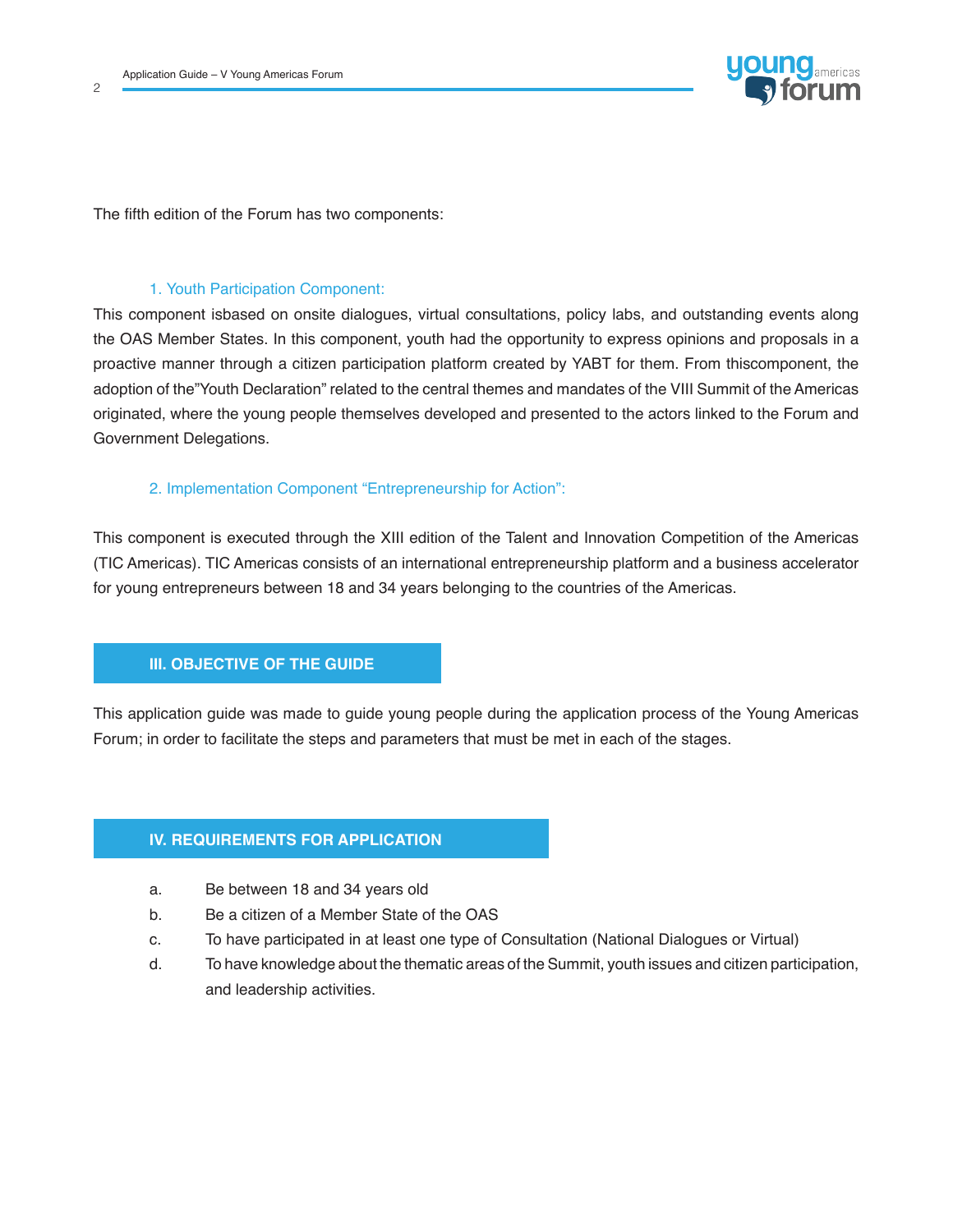3



## How to participate in the consultations?

To participate in the virtual consultations, you must answer this questionnaire: [https://es.surveymonkey.com/r/VirtualConsultationVForum](https://es.surveymonkey.com/r/VirtualConsultationVForu)

To participate in the onsite dialogues, you have to pay attention to the dialogue calendar available in: [List of activities](http://List of activities)

#### Organize your own consultation!

You have until February 15, 2018 to notify YABT the organization of a consultation. The deadline to implement the activity is until February 28, 2018. The reports will be part of the Preliminary Declaration of Youth and will be taken into account for subsequent Post-Summit consultation processes. Do not forget to contact us so that the dialogue is authorized and published by YABT.

You will find the guide for the onsite dialogues in the following link: <http://www.yabt.net/foro/en/areas.php?areaEn=Dialogues>

For others events or conferences writing to the following email [forum@yabt.net](mailto:forum%40yabt.net?subject=).

# **V. DID YOU ALREADY MEET THE REQUIREMENTS?**

Complete the application through the following Online Form. Make sure you have your passport handy, and if you are of Peruvian nationality, place the D.N.I. |

**[Application Form](https://docs.google.com/forms/d/1CPCunD5HkTt5GKFTdjguIcw0YnSIlfSESxC72BZl_yw/edit)**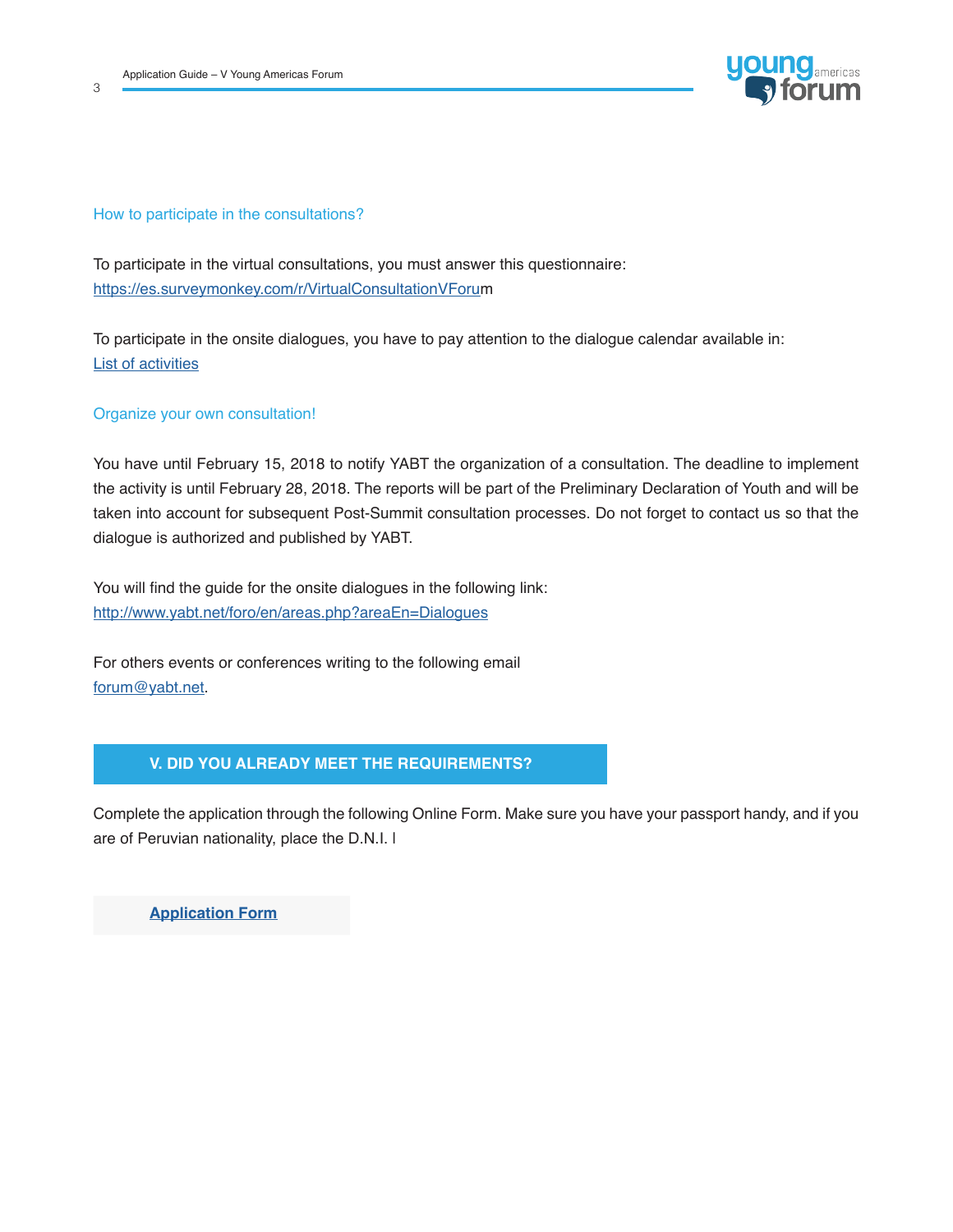4



| <b>Date</b>          | <b>Activty</b>                                                                                                                   | <b>Description</b>                                                                                                                                                                                                                                  |
|----------------------|----------------------------------------------------------------------------------------------------------------------------------|-----------------------------------------------------------------------------------------------------------------------------------------------------------------------------------------------------------------------------------------------------|
| February 1, 2018     | Announcement                                                                                                                     | Press release published on the Young Americas Forum<br>website: (www.yabt.net/foro) and YABT (www.yabt.net)                                                                                                                                         |
| February 1-15, 2018  | Submission of applications                                                                                                       | Applicants who meet the requirements are to send their<br>applications through the Online Form. Applications will not<br>be accepted through other platforms.                                                                                       |
| February19 -28, 2018 | Review of applications in<br>coordination with the Summits of<br>the Americas Secretariat and the<br>National Government of Peru | The selection will take into account gender equity,<br>geographical representation, diversity of youth groups,<br>among other factors; in order to maintain inclusion and equal<br>opportunities.                                                   |
| March 1 - 15, 2018   | YABT will send the<br>notification letter to applicants                                                                          | YABT will send the notification letter via email to the<br>applicants. Also, it will provide you with the Informative<br>Bulletin.                                                                                                                  |
| March 16 - 31, 2018  | Youth delegates will send<br>their flight itineraries and<br>other documents to YABT                                             | Delegates will send the following documents to YABT via<br>forum@yabt.net:<br>Itinerary of flights to Peru.<br>٠<br>Hotel / Accommodation place<br>$\bullet$<br>Code of Conductsigned and scanned. YABT will provide<br>the format of the document. |
| March 21-22, 2018    | Q&A session for Youth<br>Delegates of the V Young<br>Americas Forum (English and<br>Spanish)                                     | During the session, the detailed agenda of the Forum, the<br>methodology of the working groups/ round tables, logistics and<br>useful information will be explained.                                                                                |
| April 11-12, 2018    | V Young Americas Forum<br>(Lima, Peru)                                                                                           | Youth delegates will hold debates in the round tables<br>sessions in which they have been accredited, and will<br>participate in the rest of the Forum's activities.                                                                                |

\*\* Dates subject to change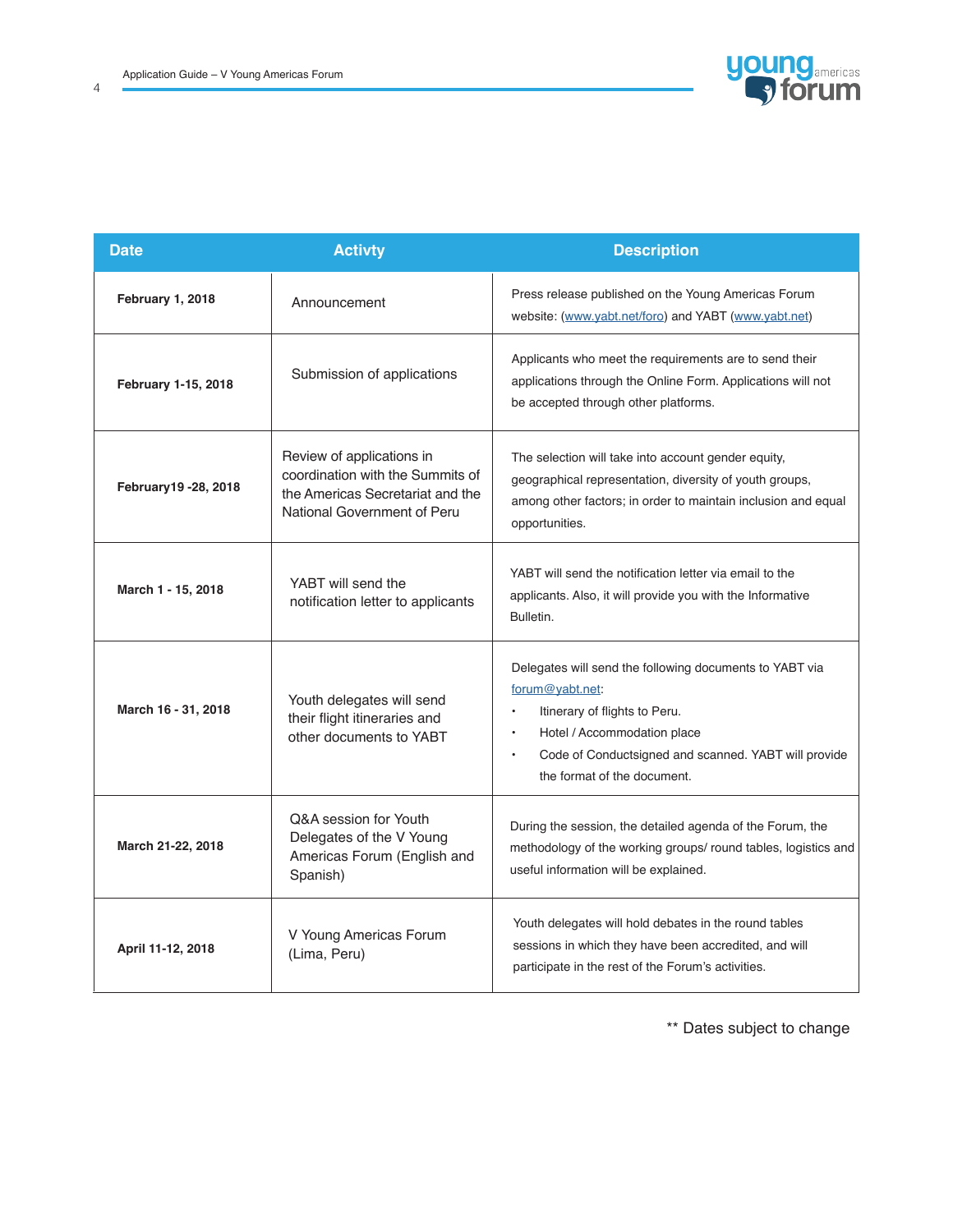

#### **Important notes:**

5

1.Keep in mind that the organizers reserves the right to approve or decline any application. Given this possible situation, YABT cannot change the decision, unless there has been an irregularity for example technical problems, system error, etc. In this case, the youth delegate must do a written request for reconsideration, withproofof the case.

2.Youth delegates will receive the Informative Bulletin. Please review it carefully before your trip to Peru.

3.Youth delegates who require a stamped visa to enter Peru, will directly carry out the procedure in the Peruvian Consulate closest to their country, and will be responsible for the expenses incurred in this process. We suggest attaching the confirmation message of your accreditation in the application.

4.As of the date of publication of this guide, there is no financial assistance availablefor the participation of the delegates. When available, it will be announcedthrough the YABT websites and social media.

### **VII. ABOUT THE YOUNG AMERICAS BUSINESS TRUST**

Young Americas Business Trust (YABT) is a nonprofit organization that works in cooperation with the Organization of American States (OAS) to promote the social and economic development of young people through entrepreneurship, leadership and knowledge. Since its creation in 1999, YABT has supported more than 70,000 young people from more than 75 countries around the world. It is a youth organization for young people. For more information on YABT and its programs, please visit: [www.yabt.net.](http://www.yabt.net)

# **VIII. CONTACT**

Young Americas Business Trust (YABT) General Secretariat of the Organization of American States 1889 F St N.W. Washington, D.C. 20006, USA Tel.:+1 202 370-4723 | www.yabt.net

If you have questions, please contact us via [forum@yabt.net](mailto:forum%40yabt.net%20%20?subject=)